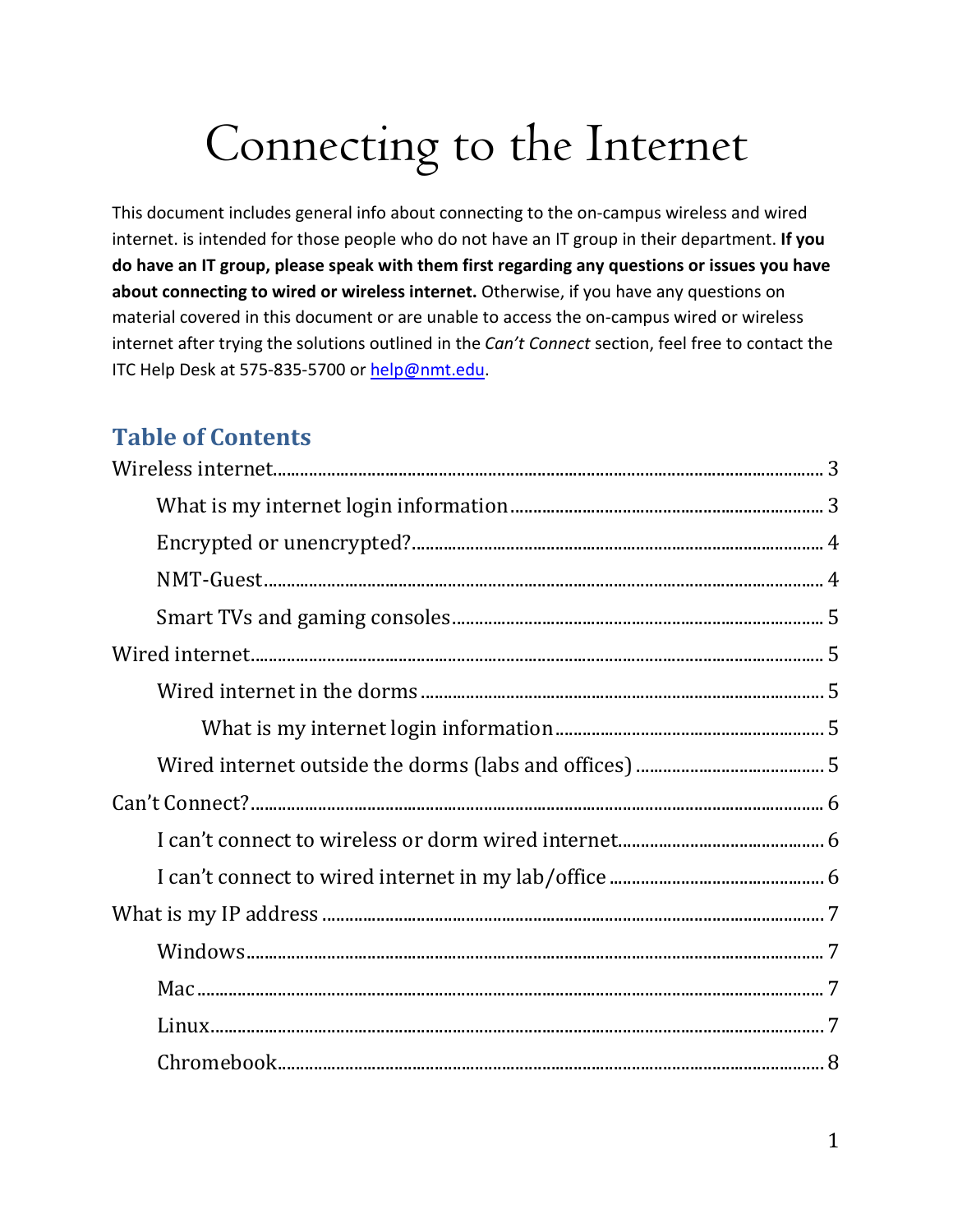<span id="page-1-0"></span>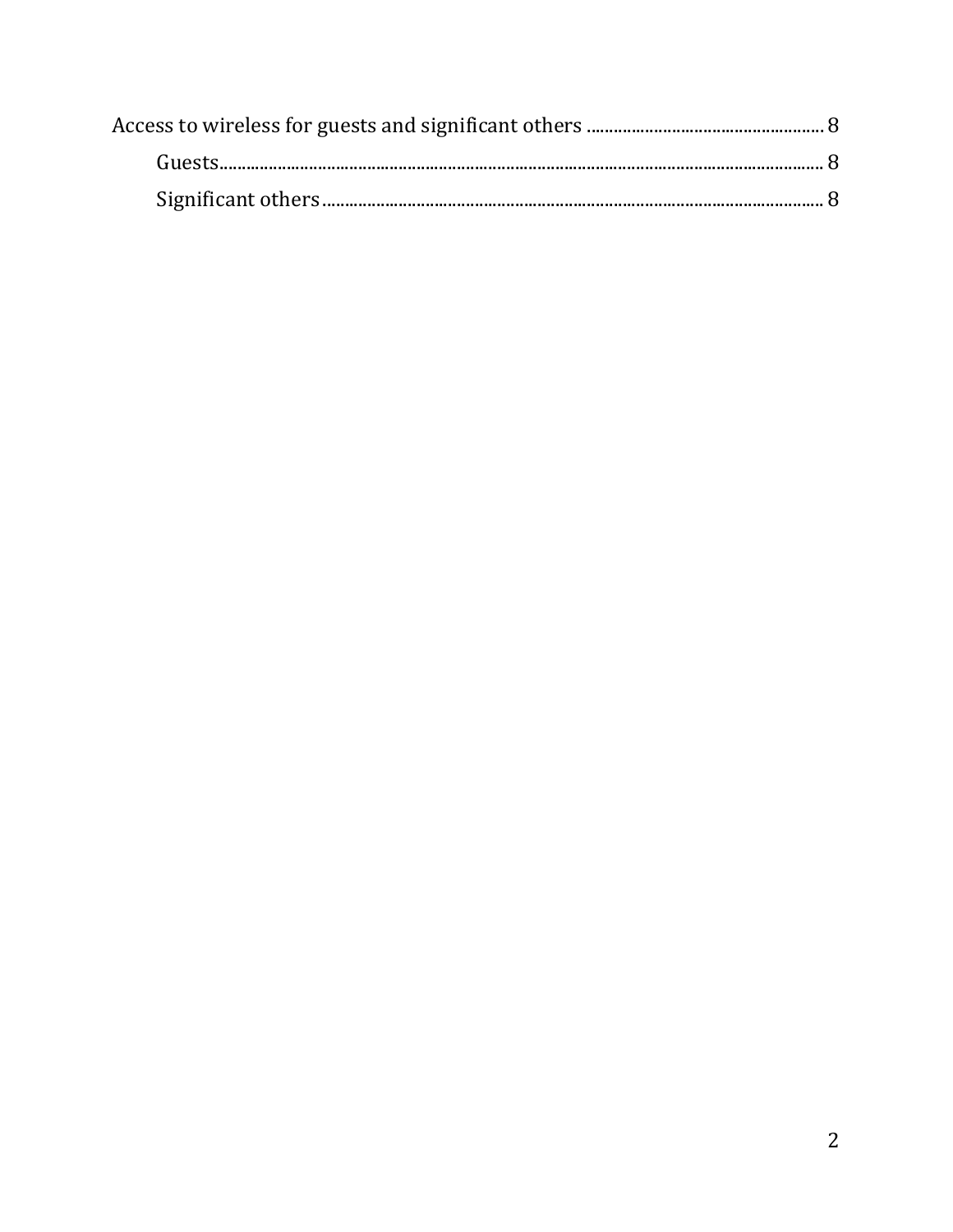# **Wireless internet**

Wireless internet access is provided to all current students--those who have registered for classes during the current semester--and staff. Even if you are living in the dorms, you will not be able to access the wireless internet unless you are registered for classes. **Do not set up wireless networks through a printer; this will likely cause connectivity issues.** Printing through Wi-Fi is not currently supported.

For specific information about how to connect to the Wireless internet with Windows 7, Windows 8, Windows 10, or MacOS, please see the appropriate docs.

# <span id="page-2-0"></span>**What is my internet login information**

Login to the wireless with your Banweb credentials: 900# and corresponding password. Whenever your Banweb login information is updated, your Wi-Fi login will be updated as well within half-an-hour or so. Before you can connect, you may see a notification or error such as this one:

| NMT-ENCRYPTED-WPA-WPA2<br>Connecting                                                                                                                                                                            |  |
|-----------------------------------------------------------------------------------------------------------------------------------------------------------------------------------------------------------------|--|
| Continue connecting?<br>If you expect to find NMT-ENCRYPTED-WPA-<br>WPA2 in this location, go ahead and connect.<br>Otherwise, it may be a different network with<br>the same name.<br>Show certificate details |  |
| Cancel<br>Connect                                                                                                                                                                                               |  |
| NMT-AppleTV<br>Secured                                                                                                                                                                                          |  |
| NMT-ENCRYPTED-MACOS-WPA-TKIP<br>Secured                                                                                                                                                                         |  |

If the network name is NMT-ENCRYPTED-WPA-WPA2, NMT-ENCRYPTED-MACOS-TKIP, or NMT-ENCRYPTED, you can ignore it and click *Connect*.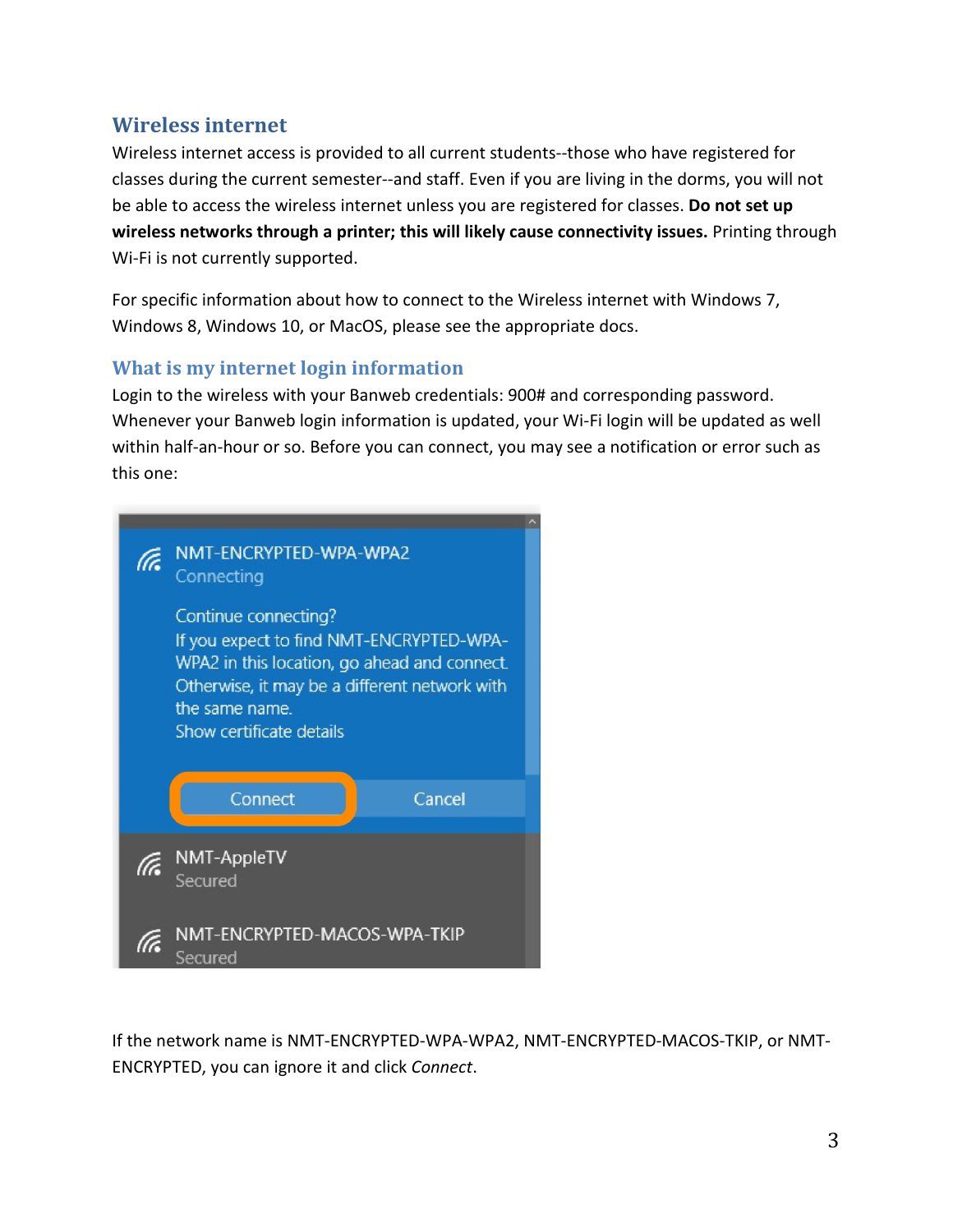If you are using Android, your *Identity* is your 900# and the *EAP method* is PEAP. If you are using Windows 7 or 8, you may be prompted multiple times to enter in your username/password. Continue trying to enter them and eventually you should be able to connect.

If you have forgotten your Banweb login information, contact the Registrar's office (Toll-Free: 1- 800-428-TECH ext #6) to reset your Banweb password. **The Help Desk cannot reset it.**

# <span id="page-3-0"></span>**Encrypted or unencrypted?**

The main differences between the wireless networks are the encryption level and how often you need to re-authenticate (login).

The unencrypted wireless can be better when you need to login to the internet at one location for a short time and don't plan on moving around campus. The unencrypted wireless can also be useful when you are having issues connecting to the encrypted wireless. The encrypted wireless is better if you are planning to roam around campus for a while or use the wireless for more than a day or two.

That said, ITC recommends the use of encrypted wireless internet for an additional layer of internet security whenever possible. However, even while using the encrypted network you should be careful about submitting any personal information online.

NMT-ENCRYPTED-WPA-WPA2, NMT-ENCRYPTED-MACOS-TKIP, and NMT-ENCRYPTED are general purpose, encrypted networks.

NMT-UNENCRYPTED-WEBLOGIN and NMT-WEBLOGIN are general purpose, unencrypted networks which require regular re-authentication.

# <span id="page-3-1"></span>**NMT-Guest**

<span id="page-3-2"></span>Occasionally, ITC will turn on an NMT-Guest network. This is usually for a week or two at the start and end of school year when many parents and other visitors are on campus. Currently, however, **this network is not permanent**, so don't expect it to be available all year long.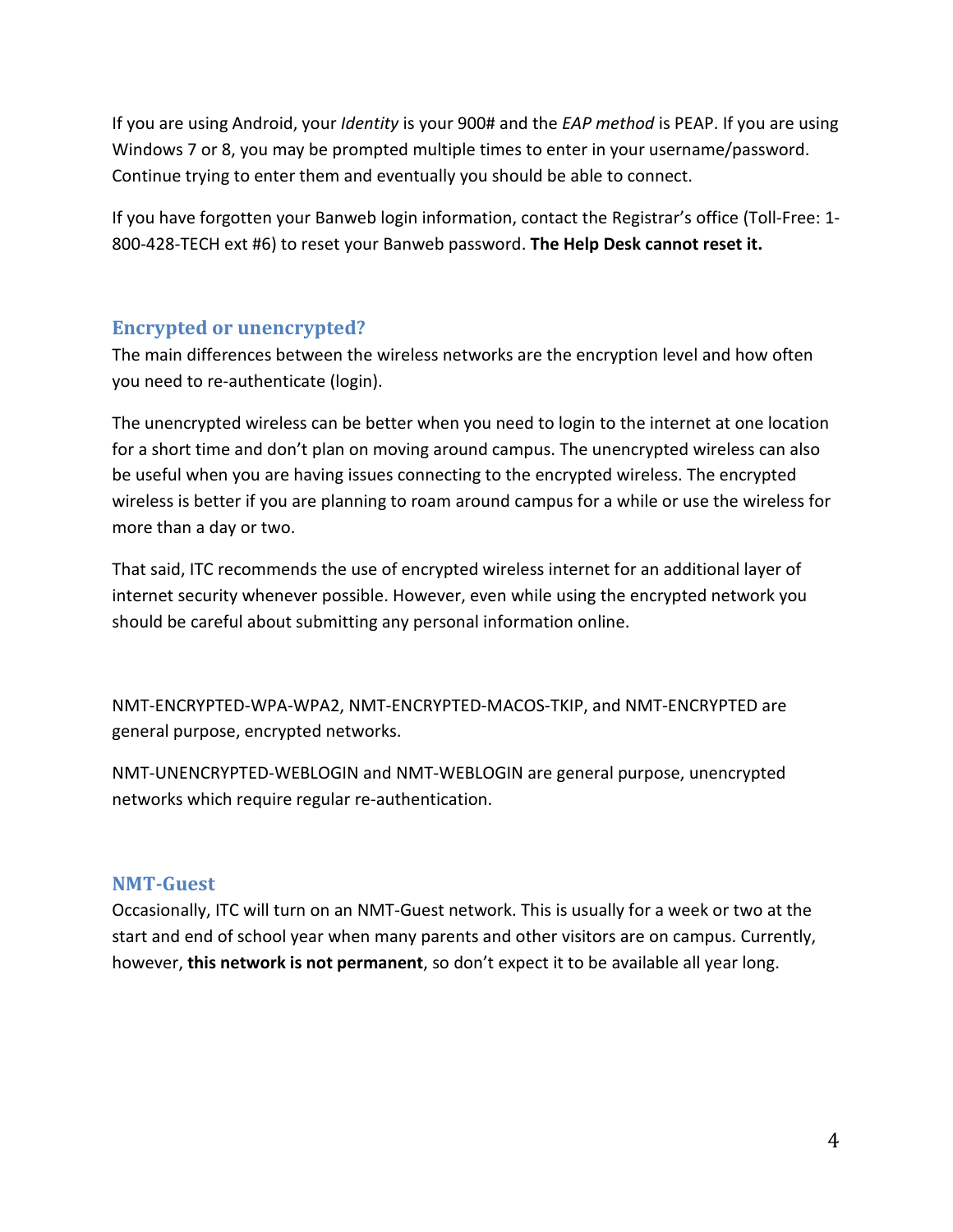#### **Smart TVs and gaming consoles**

To date, the encryption technology used by NMT-ENCRYPED-WPA-WPA2, NMT-MACOS-WPA-TKIP, and NMT-ENCRYPTED is not supported by most smart TVs and gaming consoles. It is unlikely you will be able to connect these devices to the encrypted wireless. ITC cannot help connect these devices to the wireless internet.

#### <span id="page-4-0"></span>**Wired internet**

To connect to the hard-wired internet, you will need a network cable and computer with an Ethernet port; 10ft long or shorter is recommended because of the way the wired network is currently configured. This hard-wired connection is almost always a faster and more reliable way to access the internet (speeds up to 100Mbit/sec). Additionally, there is a dedicated connection for each device so you don't have to share available bandwidth with other users (which is the case when using Wi-Fi).

#### <span id="page-4-1"></span>**Wired internet in the dorms**

If you are living in the dorms for a while but are not registered for classes for the current semester, you should have access to the wired (but not wireless) internet.

#### <span id="page-4-2"></span>**What is my internet login information**

The login information for the wired internet in the dorms is the same as the wireless internet: your Banweb username (900#) and password. Whenever your Banweb login information is updated, your Wi-Fi login will be updated as well within half-an-hour or so. For more information and who to contact if you forgot your Banweb login information, please see the *What is my internet login information* subsection of the *Wireless internet* section.

#### <span id="page-4-3"></span>**Wired internet outside the dorms (labs and offices)**

You should be able to access the wired internet from your office or lab without providing any login credentials.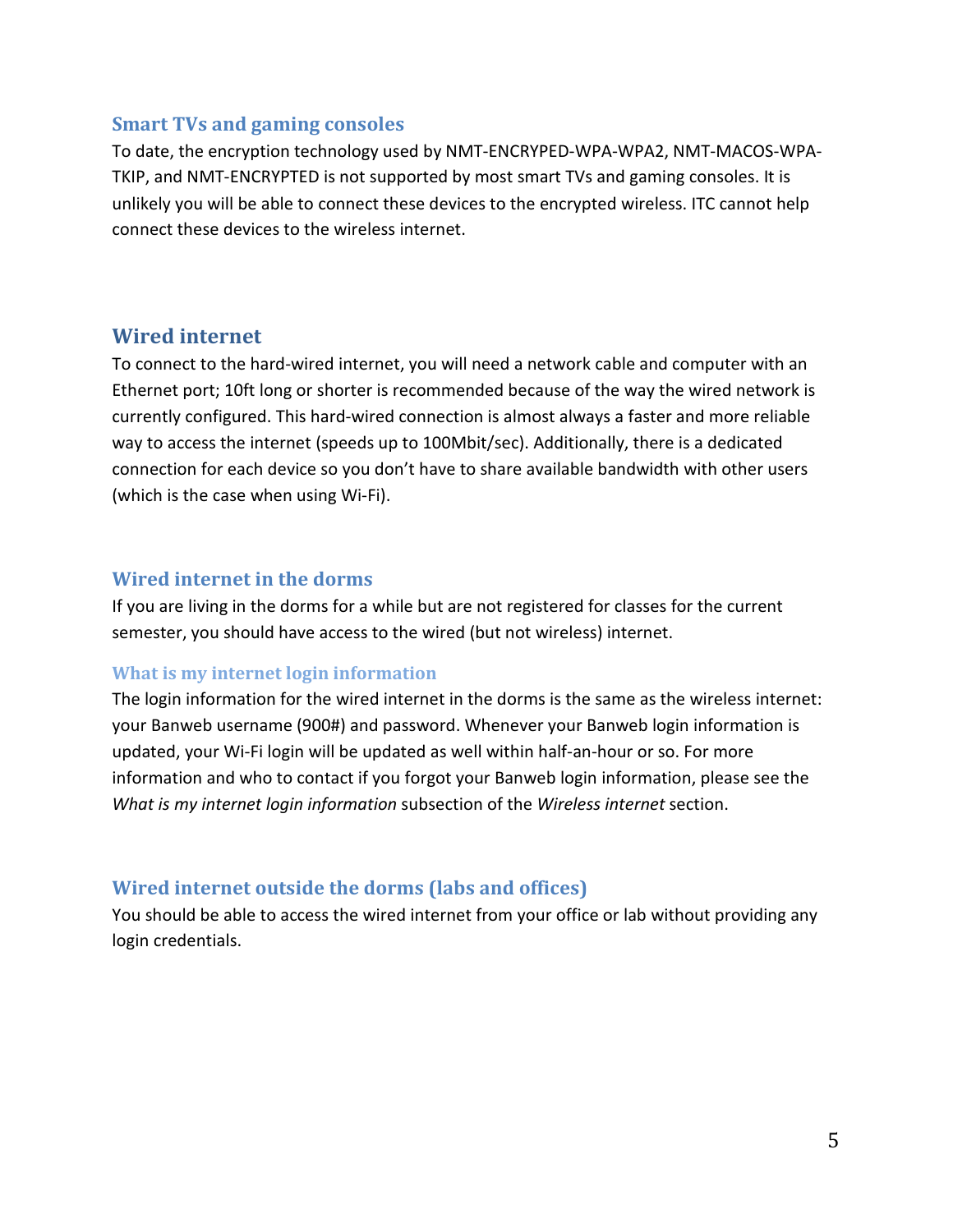# <span id="page-5-0"></span>**Can't Connect?**

# <span id="page-5-1"></span>**I can't connect to wireless or dorm wired internet**

If you have been able to connect to the wireless or dorm wired internet before, the first thing to try is deauthenticate from that network (remove or forget it) and authenticate or log in again. More instructions on how to do this with your specific operating system can be found in the Windows 7, Windows 8, Windows 10, and MacOS docs.

If deauthenticating does not work for you or if you haven't **ever** been able to connect to the dorm wired or wireless internet, try resetting your Banweb password (go to [https://banweb7.nmt.edu,](https://banweb7.nmt.edu/) *Enter Secure Area*, login, *Personal Information*, *Change Pin*) and wait half-an-hour or so.

In the event that you don't remember your Banweb password and need it to be reset, contact the Registrar's office (Toll-Free: 1-800-428-TECH ext #6). If they reset it for you (and you are forced to change it the next time you log in) or they make you reset it there in the office, this password reset doesn't count for the Wi-Fi password reset.

You will need to log in to Banweb one more time using the method described above and reset your password again, yourself. **Once again, having the Registrar reset your Banweb password or being forced to reset it yourself will not fix your issues connecting to the Wi-Fi. You need to reset the Wi-Fi password yourself one more time.** Because you will need to reset your password twice, use the password you want to keep when you reset it for the second time. Wait half-an-hour or so and try to connect to the Wi-Fi again.

If you are trying to connect to the wireless internet with a Windows 10 computer and the above solution doesn't work for you, please see the appropriate doc on manually adding a wireless network to Windows 10 or visit the Help Desk in Gold Building. If you are trying to connect with a Smart TV/gaming console, it is unlikely you will be able to connect that device to the encrypted wireless and ITC cannot help resolve connectivity issues with these devices.

#### **ITC will not add any new physical network ports in the dorms.**

# <span id="page-5-2"></span>**I can't connect to wired internet in my lab/office**

You should be able to access the wired internet from your office or lab without providing any login credentials. If you want to activate the wired internet in your office or experience issues connecting to it, you can submit a work order to ITC's Networking staff. Please include your IP address in the work order. If you are unsure about your IP address or don't know how to obtain it, please see the *What is my IP address* section of this document.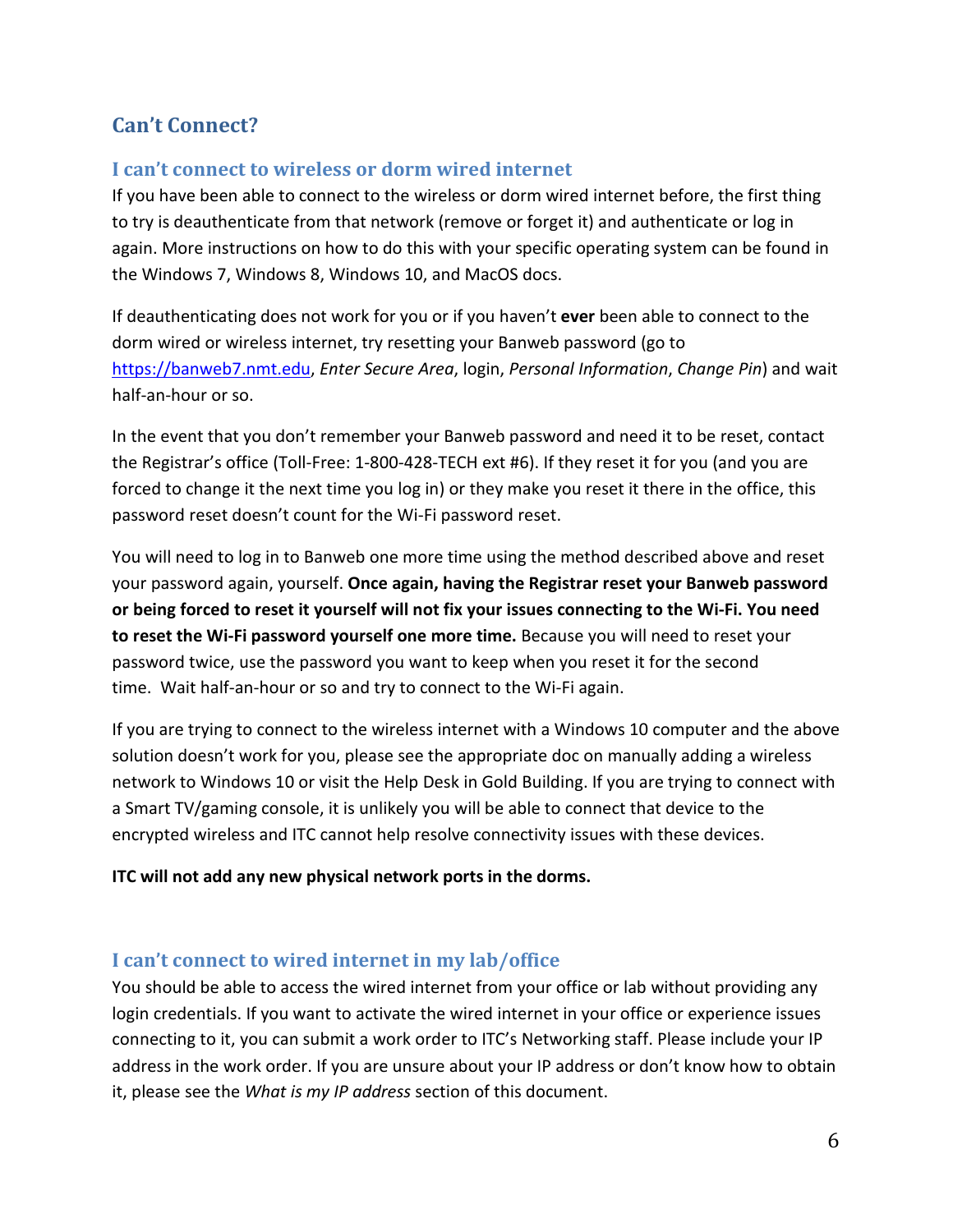# <span id="page-6-0"></span>**What is my IP address**

Almost all networking problems can be more quickly and easily diagnosed if we know your IP address. Included in this section are instructions to learn your IP address, based on your computer's operating system.

#### <span id="page-6-1"></span>**Windows**

Open up the command interface (press the Windows key on your keyboard, type *cmd* into the Windows search bar, and hit enter).

Then type *ipconfig* and hit enter. Your IPv4 and IPv6 addresses (a series of numbers or letters with dots between them) will display, as well as some other information about your network connection.

If the issue is with your wired internet (Ethernet), please include the *IPv4 Address* from the section labeled *Ethernet adapter*. If the issue is with your Wi-Fi (wireless internet), please include the *IPv4 Address* from the section labeled *Wireless adapter*.

#### <span id="page-6-2"></span>**Mac**

Open up a terminal (Applications -> Utilities -> Terminal).

Then type *ifconfig* and hit enter. Your IPv4 (*inet)* and IPv6 (*inet6*) IP addresses will display--a series of numbers or letters with dots between them--as well as some other information about your network connection.

If the issue is with your wired internet (Ethernet), please include the *inet* address from the section labeled either *en#* or *eth#* (where # is some number, usually 0)*.* If the issue is with your wireless internet (Wi-Fi), please include the *inet* address from the section labeled wlan# or ath# (where # is some number, usually 0).

# <span id="page-6-3"></span>**Linux**

Open up a terminal, type *ip addr,* and hit enter. Your IPv4 (*inet)* and IPv6 (*inet6*) IP addresses will display--a series of numbers or letters with dots between them--as well as some other information about your network connection.

If the issue is with your wired internet (Ethernet), please include the *inet* address from the section labeled either *en#* or *eth#* (where # is some number, usually 0)*.* If the issue is with your wireless internet (Wi-Fi), please include the *inet* address from the section labeled wlan# or ath# (where # is some number, usually 0).